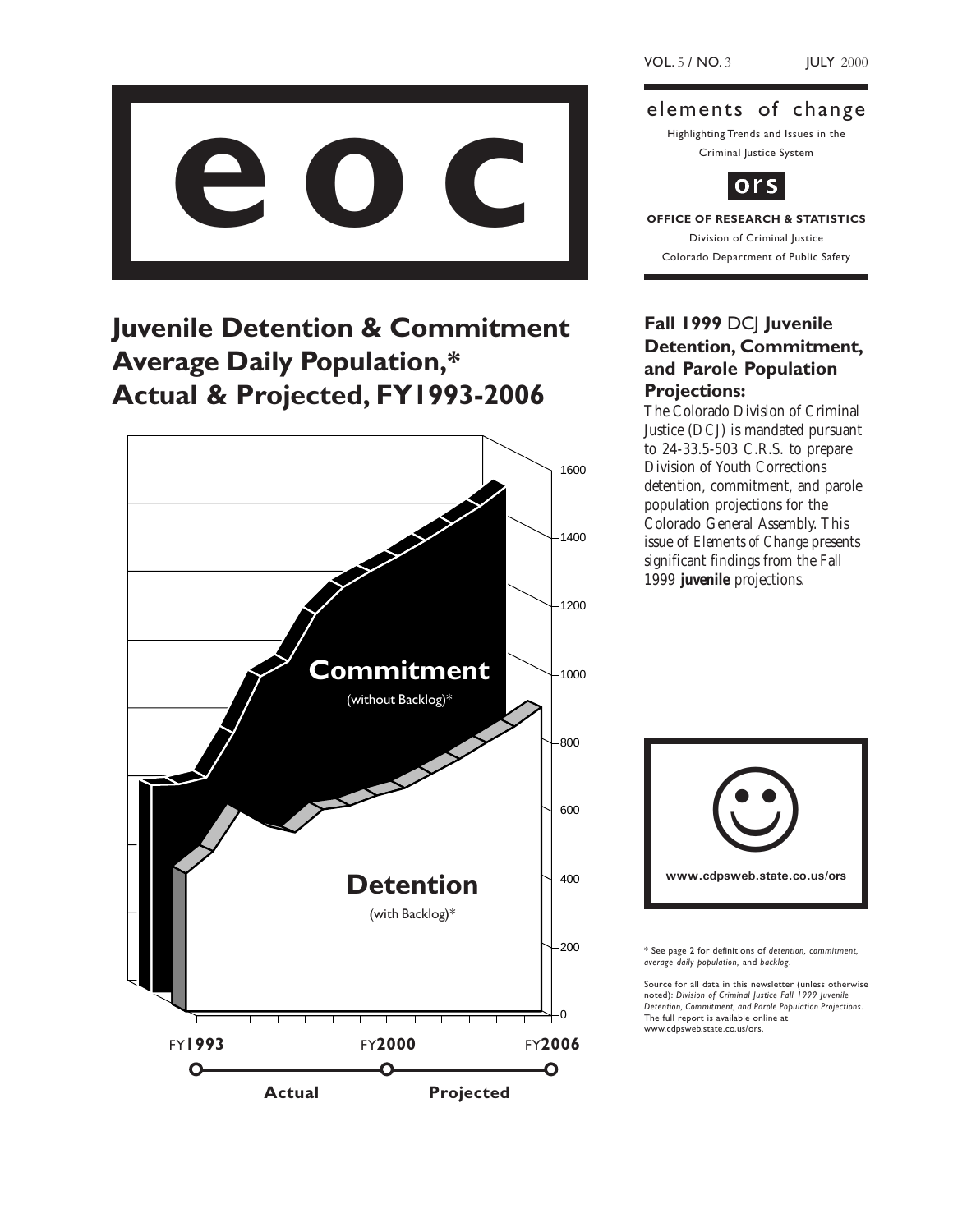#### Fall 1999 Division of Criminal Justice Juvenile Detention, Commitment, & Parole Population Projections

### **DETENTION**

- $\blacksquare$  Statewide detention average daily population (ADP) is projected to increase **41%** over the seven-year projection period (between FY2000 and FY2006) *(backlog included, see definitions in sidebar)*.
- 3 Actual statewide detention ADP *with backlog included* grew **1.8%** between FY1998 and FY1999.
- The Northeast Region has the highest predicted detention growth rate over the seven-year period (**64%**). Other regions are expected to experience slower growth: Southern Region, **41%**; Central Region, **39%**; Western Region, **39%**; and, Denver Region, **19%**. *(Increases for detention are similar with and without backlog.)*



The above five regions comprise the Division of Youth Corrections management structure. As a result, detention and commitment population data are projected using these regional definitions.



Juvenile DETENTION Population Projections: Percent Yearly Increase or Decrease, Actual and Projected



\* ADP=Average Daily Population (includes backlog) (see note this page for ADP description). Source: Projected numbers from the Division of Criminal Justice. FY1993 to FY1999 numbers from Division of Youth Corrections (DYC).

### DEFINITIONS:  $\left( \varnothing \right)$

#### Detention

The custodial status of youth who are confined after arrest or awaiting the completion of judicial proceedings. Detention facilities hold youth who are awaiting trial, serving detention sentences, or awaiting commitment placement (either institutional or community based).

#### Backlog

The number of sentenced youth in detention facilities who are awaiting placement in commitment facilities.

#### **Commitment**

Dispositions of juvenile cases resulting in the transfer of legal custody to the Department of Human Services by the court as a result of an adjudicatory hearing on charges of delinquent acts committed by the youth.

*Note: For this presentation of the juvenile projections, youth awaiting commitment placement (also called backlog) are counted toward the detention figures. Backlogged juveniles are technically commitments, but in reality they impact detention facilities because that is where they are housed.*

#### Average Daily Population (ADP)

The average daily number of youth present in a facility or program during the reporting period.

*The juvenile projection model forecasts the Average Daily Population for a given fiscal year rather than projecting a population figure for a specific point in time (as the adult model does). The juvenile projection model follows the lead of the Division of Youth Corrections (DYC). DYC uses ADP to measure and describe its populations because viewing the population at a single point in time during a particular year may be misleading. Under- or over-representation may occur because clients, particularly in detention, may be held in a facility for very short periods of time (a few hours or even minutes).*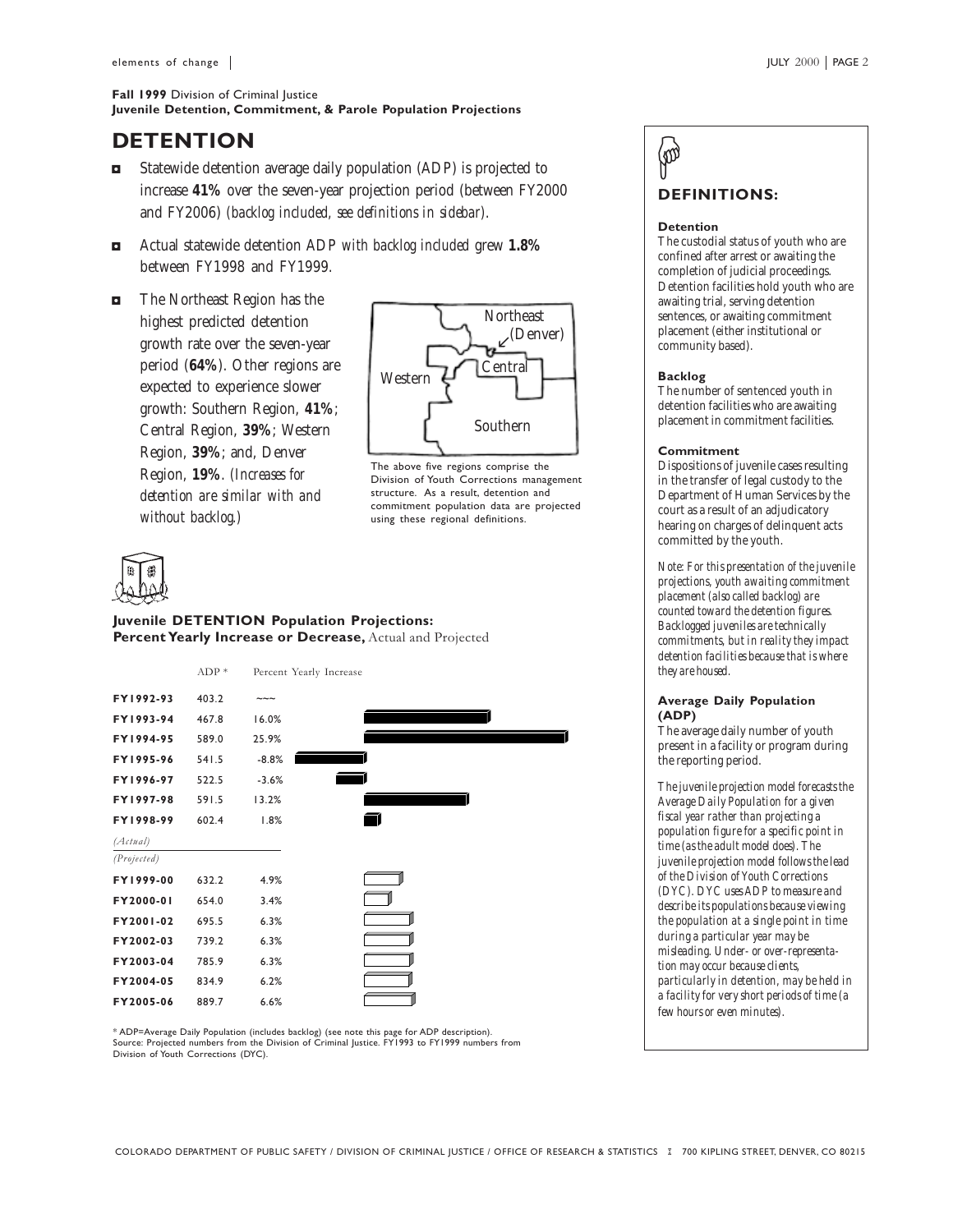#### Fall 1999 Division of Criminal Justice Juvenile Detention, Commitment, & Parole Population Projections

### COMMITMENT

- 3 Statewide commitment ADP is projected to increase **25%** over the sevenyear projection period (between FY2000 and FY2006) (*without backlog*).
- 3 Actual statewide commitment ADP *without backlog* grew **14.3%** between FY1998 and FY1999.
- $\blacksquare$  The Denver Region has the highest predicted commitment growth rate (*without backlog*) over the seven-year period (**77%**)**.** (Denver regional commitments grew **32%** between FY1997 and FY1998. This growth is reflected in the seven-year ADP growth rate.) Other regions are expected to experience relatively slow growth rates of between **8%** and **12%** over the seven-year projection period.

#### Juvenile COMMITMENT Population Projections: Percent Yearly Increase, Actual and Projected





\* ADP=Average Daily Population (without backlog) (see note previous page for ADP description). Source: Projected numbers from Division of Criminal Justice. FY1993 to FY1999 numbers from DYC.

### PAROLE

- 3 Statewide juvenile parole ADP is projected to increase **41%** over the seven-year projection period (from 577.6 in FY2000 to 814.8 in FY2006).
- $\blacksquare$  The significant growth in juvenile parole ADP is the direct result of significant increases in the projected commitment ADP.

# Up & Down

Factors Influencing the Juvenile Correctional Average Daily Populations: What Makes Juvenile Correctional Populations Increase or Decrease?

- Gilliam Cap. Limits the detention population in Denver. As a result of an American Civil Liberties Union and San Francisco Youth Law Center lawsuit, the population of the Gilliam Youth Services Center (detention facility) was capped at 78 beds in 1995.  $\downarrow$
- Senate Bill 91-94. Decreases detention and commitment populations. Senate Bill 91-94 allows communities to set up diversionary, alternative, nonresidential programs to prevent juveniles from becoming incarcerated.  $\downarrow$
- Slowing of Population Growth. Decreases detention and commitment ADP by limiting the regional population pools. The most recent demographic data reflect very modest average year-to-year juvenile population (age 10-20) growth rates over the projection period (2000-2006). The growth rate is projected to decline from 1.89% between 2000 and 2001 to .89% between 2005 and 2006.  $\downarrow$
- Capacity. Population for both detention and commitment are driven, to a great extent, by the availability of beds. A lack of placement options may reduce the number of individuals detained and/or committed, especially those with lesser crimes. A planned expansion of the Adams Youth Services Center in the Northeast Region will increase detention capacity. Statewide, the conversion of detention beds to commitment beds, and vice versa, to meet demand is ongoing.  $\hat{\phi}$

Mandatory Parole. Increases commitment population. Mandatory parole was created by House Bill 96-1005 and requires that all offenders be sentenced to a period of parole. As more juveniles are sentenced to parole (and for longer periods of time), recommitments to DYC due to parole violations are expected to increase.  $\uparrow$ 

Length of Stay (LOS). Between FY1998 and FY1999, LOS increased in three of the five Colorado regions. Longer LOS translates into increased average daily population. h